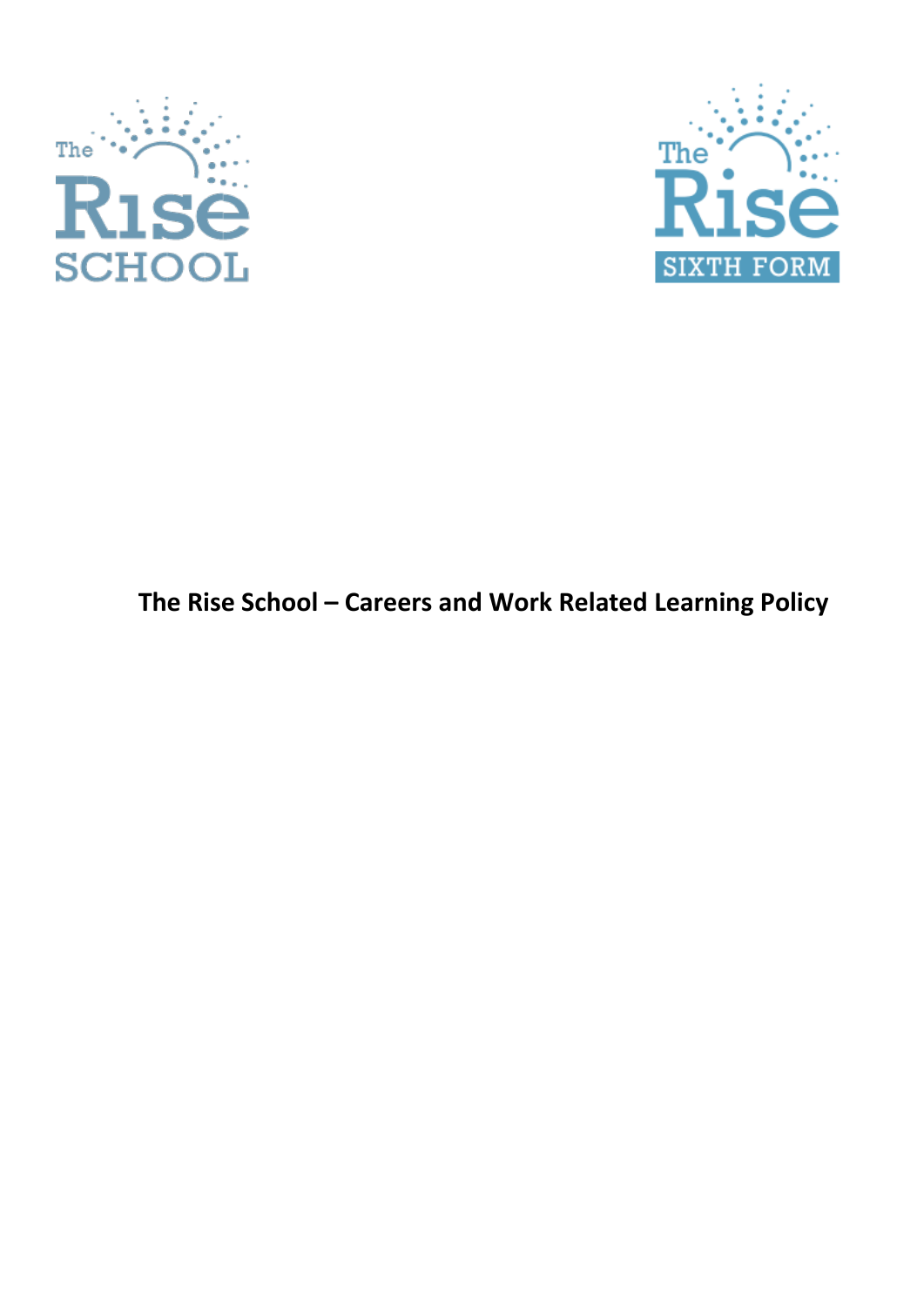#### **Rational**

The Rise school careers and work related programme provides our pupils with the support they need to plan and manage their transition from Year 11. It is designed to meet the varied and different needs of our pupils. It is supportive of our pupil's abilities, strengths and skills.

#### **Context**

Our year 11's will either transition into our  $6<sup>th</sup>$  form provision or seek an alternative provision. In addition, we will have a number of Year 11 students joining our  $6<sup>th</sup>$  form provision from other centres. At each point when we deal with 'leavers' we ensure that appropriate advice and guidance is available.

The Rise School is committed to providing all pupils in year  $7 - 14$  with a careers programme which is embedding into the curriculum and includes a variety of enrichment activities.

#### **Aims**

To ensure that all the Rise year 11 pupils have a smooth transition into a post-16 provision that meets their needs.

To ensure that all Sixth Form pupils have secured a suite of academic qualifications and social skills and attributes that enable them to transition from the Sixth Form to employment, training, further or higher education.

#### **Objectives**

To ensure that pupils:

- $\triangleright$  Develops the social skills and attributes necessary for success in adult and working life
- $\triangleright$  Are aware of the range of opportunities which are realistically available to them in continued education
- $\triangleright$  Are equipped with the necessary decision making skills to manage transition
- $\triangleright$  Wherever possible leave the school to enter employment, further education, or training
- $\triangleright$  Experiment a culture of high aspirations, equality, or opportunity, in which diversity is celebrated and stereotypes are challenged.
- $\triangleright$  Receive assistance and quidance to reach their potential

#### **Roles and Responsibilities**

All staff contribute to the implementation of this policy though their role as tutors and subject specialists.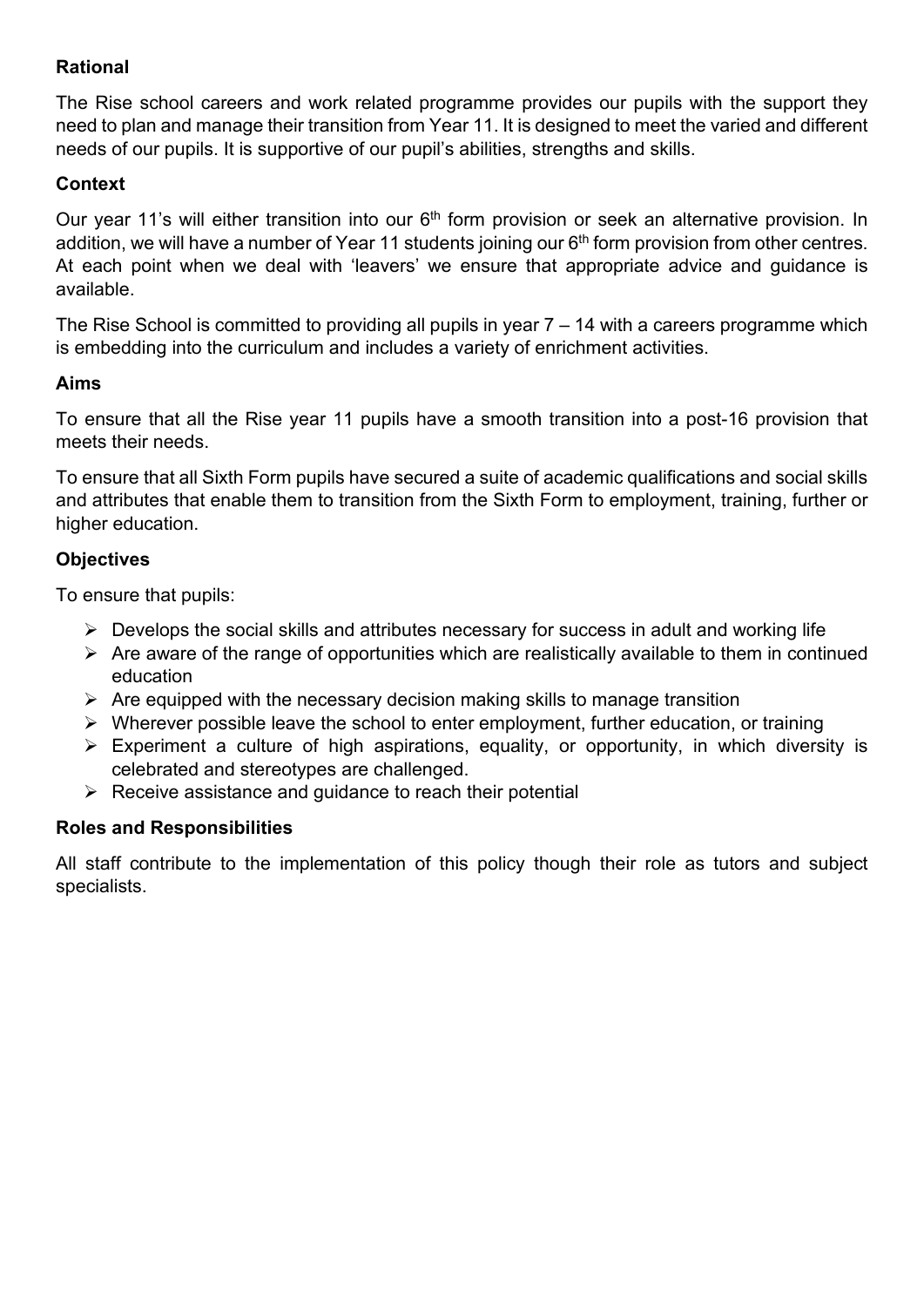#### **Provision**

## **The Rise Careers and Work-Related Learning Programme 2021 - 2022**

| <b>Generic</b>                         |                              |
|----------------------------------------|------------------------------|
| 13<br>Year<br>$\overline{\phantom{0}}$ | Travel training where needed |
|                                        |                              |

| <b>Specific to Year Group</b> |                                                                                                                                                                                                                                                                                                                                                                                                                                                                                                                                                                                                                                                                                                                       |  |  |  |
|-------------------------------|-----------------------------------------------------------------------------------------------------------------------------------------------------------------------------------------------------------------------------------------------------------------------------------------------------------------------------------------------------------------------------------------------------------------------------------------------------------------------------------------------------------------------------------------------------------------------------------------------------------------------------------------------------------------------------------------------------------------------|--|--|--|
| Year 7                        | PSHE lessons – Economic and Financial capability (pocket money &<br>$\bullet$<br>budgeting, World of work – skills & qualities, being a consumer)                                                                                                                                                                                                                                                                                                                                                                                                                                                                                                                                                                     |  |  |  |
| Year <sub>8</sub>             | • PSHE lessons - Economic and Financial capability (interpersonal<br>skills, money management, bank accounts, employment and<br>unemployment)                                                                                                                                                                                                                                                                                                                                                                                                                                                                                                                                                                         |  |  |  |
| Year 9                        | PSHE lessons – Economic and Financial capability (world of work,<br>$\bullet$<br>interpersonal skills, employment and unemployment, consumer,<br>banking and ways of saving)<br>• Enterprise Day                                                                                                                                                                                                                                                                                                                                                                                                                                                                                                                      |  |  |  |
| Year 10                       | PSHE lessons - Economic and Financial capability (World of work -<br>$\bullet$<br>careers, budgeting, personal finance & debt, bank accounts and<br>saving, planning a budget, work & social media)<br>Rise Active Citizens – enterprise and making a business plan<br>Duke of Edinburgh Award - Volunteering- Includes a volunteering<br>element of pupils choice. This year this will be done through the WE<br>programme (WE Charity is an international charity and educational<br>partner) with supporting classroom based session (boys identify an<br>area of local need and come up with an action plan then volunteer in<br>this industry).<br>Behind the scenes (Heathrow Airport)<br><b>Enterprise Day</b> |  |  |  |
| Year 11                       | EHCP transition Reviews are carried out with the support of Local<br>$\bullet$<br>Authorities and careers advisors<br>PSHE lessons – (World of work – careers, CV writing, job interviews,<br>$\bullet$<br>borrowing money debit, credit cards, budgeting, paid work)<br>Sparks - virtual CV workshop<br>Sparks - Virtual Interview workshop<br>Sparks - Virtual interviews with business leaders<br>Visits to The Rise 6 <sup>th</sup> form<br>Induction day at The Rise 6 <sup>th</sup> form<br>Work experience Preparation -                                                                                                                                                                                       |  |  |  |
|                               | Sparks rep to meet parents<br>Sparks rep to meet students<br>Interview skills<br><b>Tree Theatre Workshop</b><br>Industry insight day<br>Work experience                                                                                                                                                                                                                                                                                                                                                                                                                                                                                                                                                              |  |  |  |
| Year 12                       | West London Internship Fair<br><b>Spark Interview Practice January</b><br><b>WT Aspire event</b>                                                                                                                                                                                                                                                                                                                                                                                                                                                                                                                                                                                                                      |  |  |  |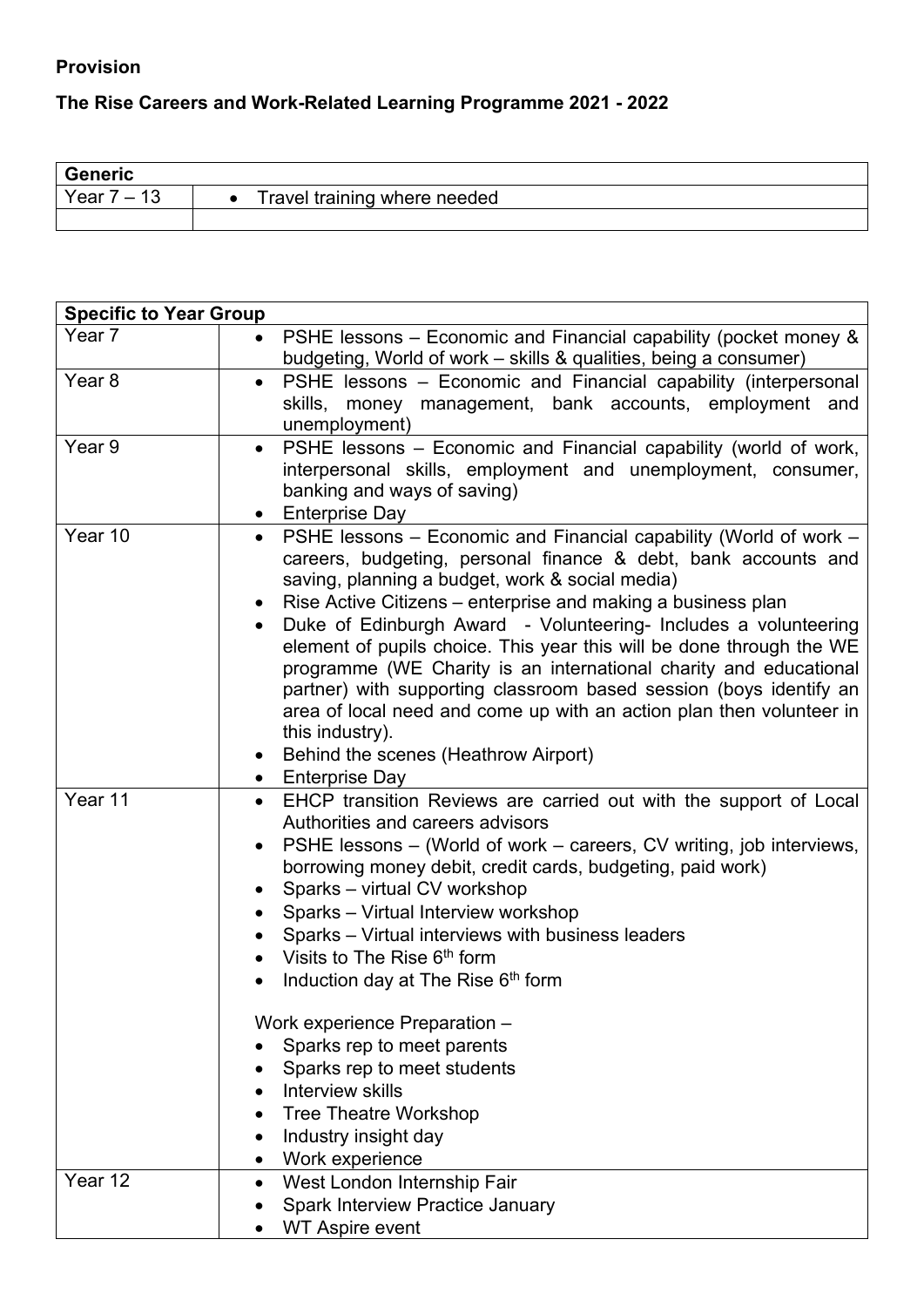| Transition Information Evening with Jo Salsbury (Solicitor, Learning      |
|---------------------------------------------------------------------------|
|                                                                           |
| EHCP transition Reviews for are carried out with the support of Local     |
|                                                                           |
|                                                                           |
|                                                                           |
|                                                                           |
|                                                                           |
|                                                                           |
|                                                                           |
|                                                                           |
| Transition Information Evening with Jo Salsbury (Solicitor, Learning      |
|                                                                           |
|                                                                           |
|                                                                           |
|                                                                           |
| Sessions with Charlotte Kupper & Corinne Guerin (careers advisers)        |
|                                                                           |
|                                                                           |
|                                                                           |
| Contacted other educational institutions (further study at Level 4)       |
|                                                                           |
| • Personalised Career guidance and support in place for all $6th$ leavers |
| EHCP transition Reviews for are carried out with the support of Local     |
|                                                                           |
|                                                                           |
|                                                                           |
| Transition Information Evening with Jo Salsbury (Solicitor, Learning      |
|                                                                           |
|                                                                           |
|                                                                           |
|                                                                           |
|                                                                           |
|                                                                           |
|                                                                           |
|                                                                           |

### **Action Plan**

| Action                                                                   | Timeframe |
|--------------------------------------------------------------------------|-----------|
| Continue to develop the Careers programme in line with the eight Gatsby  |           |
| benchmarks for ensuring best practice and to meet the requirement of the |           |
| Department for Education's statutory guidance 2018.                      |           |
| The Gatsby Benchmarks                                                    |           |
| 1. A stable careers programme                                            |           |
| 2. Learning from career and labour market information                    |           |